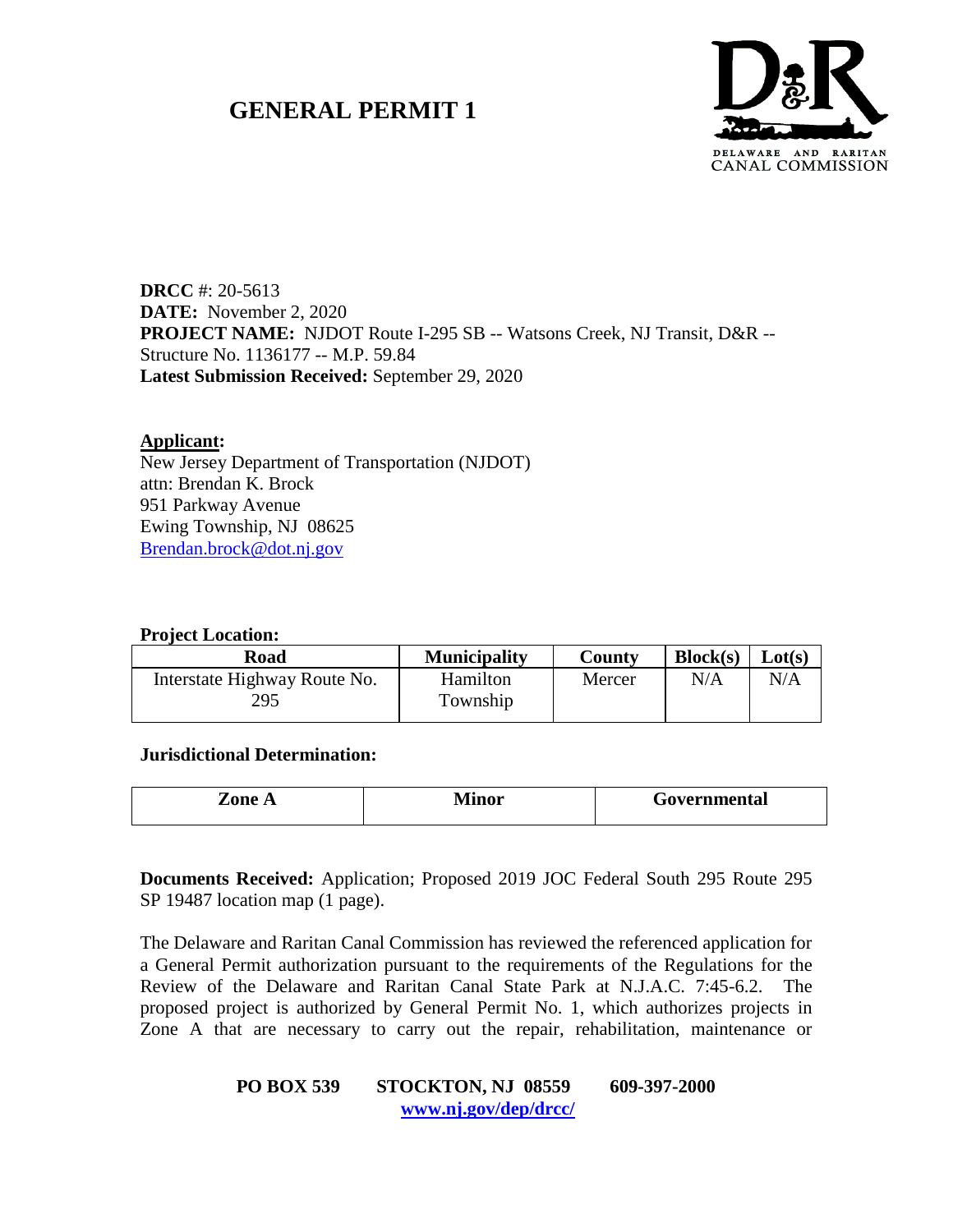# **DRCC** #: 20-5613 **DATE:** November 2, 2020 **PROJECT NAME:** NJDOT Route I-295 SB -- Watsons Creek (cont.)

reconstruction of a structure, road, utility line, or stormwater management measure or basin lawfully existing prior to January 1980 or approved under this Chapter by the Commission.

The project authorized under this general permit shall not be put to any use other than as specified in any approval authorizing its original construction. Projects authorized under the general permit shall not visibly change, expand, widen or deepen the feature, and shall not deviate from any plans of any prior project approvals, except for minor deviations due to changes in materials or construction techniques. Any such deviations must be shown as necessary to fulfill the purpose of the proposed project and must be consistent with the Master Plan.

**Description of the authorized project**: NJDOT proposes to conduct in-kind maintenance repair work on Structure No. 1136177 within Commission Review Zone A. This project consists of concrete deck repairs, curb reconstruction, expansion joint repairs, substructure concrete repair, waterproofing of piers and abutments, and cleaning and application of a corrosion inhibitor to deck surfaces. The application states that all staging will be done within the existing roadway and that no impacts to the Delaware and Raritan Canal State Park "towpath" (i.e. multiuse trail) are anticipated.

**Permit Conditions:** The project allowed by this authorization shall comply with the following conditions. Failure to comply with these conditions shall constitute a violation of the "Delaware and Raritan Canal State Park Law of 1974" (N.J.S.A. 13:13A-1 et seq.).

- 1. This authorization is valid for five years from the date of this letter unless more stringent standards are adopted by rules prior to this date.
- 2. The project as described shall be constructed and/or executed in conformity with the application.
- 3. No change in plans or specifications shall be made except with prior written permission from the Commission.
- 4. The permittee shall allow the Commission the right to inspect the construction site and shall provide the Commission with written notification seven days prior to the start of the authorized work.
- 5. A complete, legible copy of this permit shall be kept at the work site and shall be exhibited upon request of any person.
- 6. The issuance of this permit shall not be deemed to affect in any way other actions by the Commission on any future application.
- 7. The NJDOT shall obtain a Special Use Permit from the Superintendent of the Delaware and Raritan Canal State Park for any construction work or staging activity within the park.

## **Expiration Date:** November 2, 2025

**Appeal of Decision:** In accordance with N.J.A.C. 7:45- 7.1, any person who is aggrieved by this decision may request a hearing within 30 days of the date of decision.